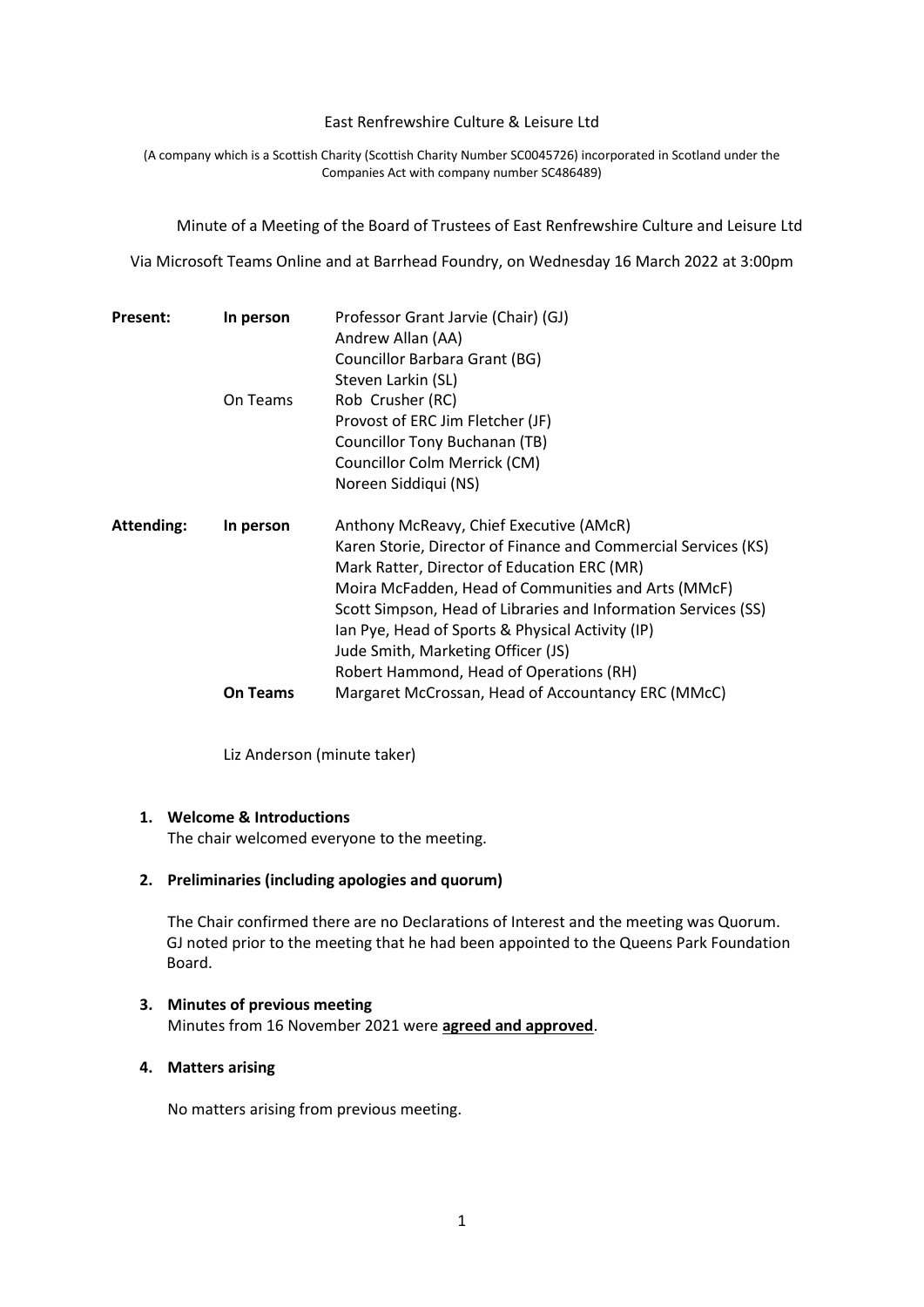# **5. (9) Presentation – Theatre Panto Performance**

MMcF & JS presented to the board an overview of the Panto 2021.

**6. Chief Executive's Q3 Scorecard and Business Performance Update.**  AMcR presented to the Board the Key Performance Indicators for Q3 2021/22, in the form of a Balanced Scorecard and Business Performance Report.

Key points highlighted included:

Unplanned closures of facilities and venues occurred as a consequence of Covid.

Ongoing struggle to recruit – Governing bodies had suspended training programmes, which has had a knock on effect in recruiting qualified staff. Currently 1 in 5 posts vacant.

Continued effect of Covid on staff, which is creating challenges to maintain services and keep venues open. We are running apprenticeship and training programmes. This issue is not just ERCLT, other Trusts and industries are experiencing similar problems.

## **7. Report by Chair of the Finance, Audit and Risk Committee (FAR)**

- a) 2021/22 Q3 Financials and high level forecast was discussed
	- b) 2022/23 Draft Budget was discussed

The papers were taken as read with a high level overview provided highlighting the key points.

#### **Board approved and agreed both papers**.

#### **8. Staff Engagement Survey Overview**

AMR provided the board with details and results from the staff engagement survey. Plans to hold a meeting with an extended leadership group to enable and deliver an action plan were discussed.

#### **9. Presentation – Theatre Panto Performance – See item 5**

#### **10. Proposed dates for 2022/23**

| <b>Board Meeting</b>     |
|--------------------------|
| Tuesday 31 May 2022      |
| Tuesday 30 August 2022   |
| Tuesday 15 November 2022 |
| Tuesday 14 March 2023    |

#### **11. Press and PR (issued separately)**